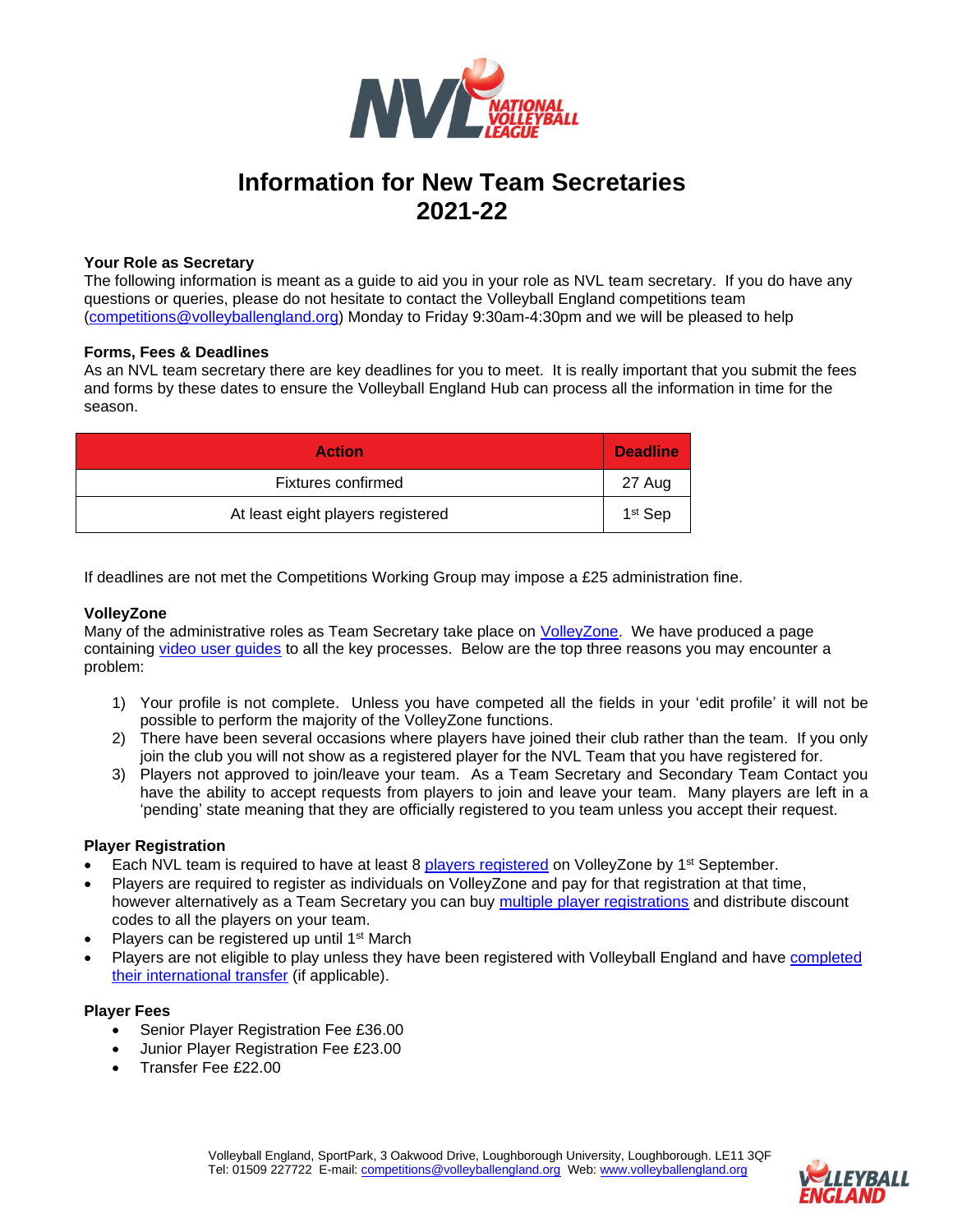# **Player Transfer**

- A player may transfer between clubs prior to 1<sup>st</sup> March each season.
- A player may only make **one** transfer during the NVL/KO Cup playing season (1st Sept to 31st August).
- If a player would like to transfer to another team the [following process needs to be](https://www.youtube.com/watch?v=spKSJF35FSQ) undertaken on VolleyZone process needs to be followed
- A player is deemed to become a free agent if they have not played in the NVL in the preceding 2 seasons, otherwise the transfer procedure must be undertaken, even if the old team no longer plays.

# **COVID Addendum**

For the 2021-22 season a COVID addendum will be published which will provide a list of changes to the way that NVL matches should be performed. They are essentially regulations which supersede the NVL regulations in a number of specific areas such as the sanitization of balls every 15 points. The full list will be published as a separate document and circulated ahead of the NVL season.

# **Match Confirmations**

**Each NVL match needs confirming between 21 and 14 days prior to the match date in writing or via email** (which needs acknowledging by the away team and match officials).

The following people need sending confirmation:

- Opposition Team Secretary
- **Referees**
- Divisional Lead
- Competitions Department, Volleyball England [competitions@volleyballengland.org](mailto:competitions@volleyballengland.org)

For Cup matches please send your match confirmations to:

Volleyball England Hub [\(competitions@volleyballengland.org\)](mailto:competitions@volleyballengland.org) The Cup Lead, James Murphy [\(james.murphy@volleyball.co.uk\)](mailto:james.murphy@volleyball.co.uk) NVL Referee Liaison, Martin Shakespeare [\(martin.shakespeare@ntlworld.com\)](mailto:martin.shakespeare@ntlworld.com).

The following items need confirming:

- Date of the match
- Venue
- The time of the availability of the court
- Warm up start time
- Match start time
- Availability of post-match hospitality

N.B. Triangular matches are played in the order set out on the Volleyball England website **(with the home team playing in the 1st and 3rd matches).**

If you are the away team secretary and have not received confirmation within the stipulated time, please contact the opposition first, then the Divisional Lead who will chase it up.

## **Fixture Changes**

- Any fixture detail changes (date, venue, time) must be authorised by the Divisional Lead.
- Fixture changes will only be approved in exceptional circumstances.
- Requests for rearrangement must be made at least 21 days prior to the original fixture date.

If fixture details are amended and approved, please inform all parties of the new confirmed details and the Volleyball England Hub so that systems can be amended.

## **Results**

The home Team are required to communicate the results to Geoff Hollows immediately after the match via phone call, text, WhatsApp or email. The following information is required to be included in the message:

- Division
- Match number
- Set scores